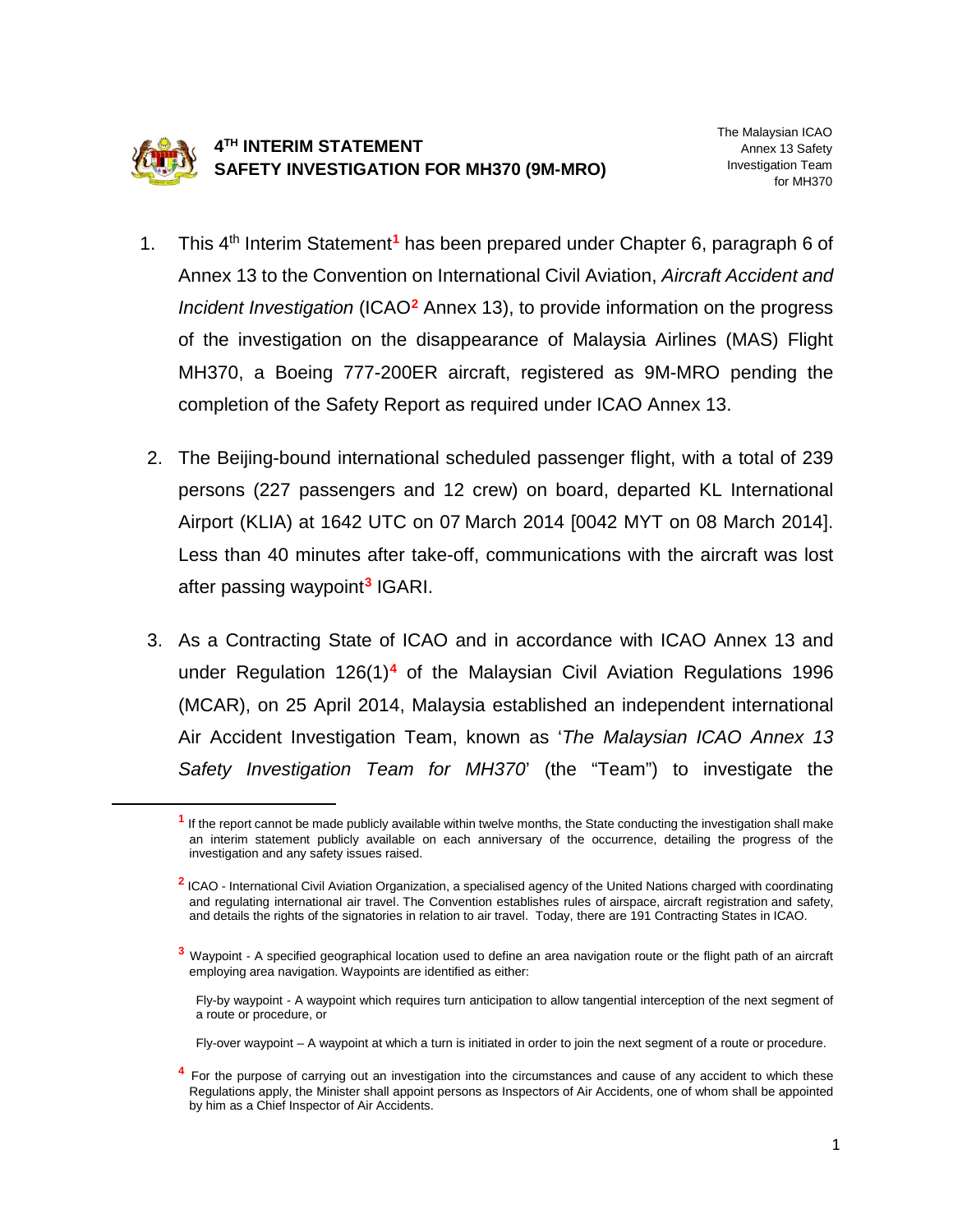disappearance of flight MH370. The Team, headed by the Investigator-in-Charge, comprises 19 Malaysians and 7 Accredited Representatives of 7 safety investigation authorities**[5](#page-1-0)** from 7 countries.

- 4. On 08 March 2015, the 1<sup>st</sup> Interim Statement and the Factual Information on the Safety Investigation for MH370 were released**[6](#page-1-1)** to the public on the first anniversary of the disappearance of MH370. Subsequent Interim Statements were released on 08 March 2016 and 08 March 2017.
- 5. Aircraft debris possibly from MH370 are still being discovered around the southeastern coast of the African continent and the adjacent islands. An updated summary of the debris recovered was published on 30 April 2017 together with the debris examination reports. These are available on the Ministry of Transport (MOT) Malaysia and the Ministry of Communications and Multimedia Malaysia (KKMM) websites (the links to the websites are provided in footnote 6 below).
- 6. At the time of writing, as reported in the Interim Statement released in 2017, three items of debris remain as being confirmed from MH370, i.e., the right flaperon, a part of the right outboard flap and a section of the left outboard flap. A few other pieces of debris were determined to be almost certain from MH370 including some cabin interior items. There is continuing activity to retrieve and examine any new debris that is discovered.

- Australian Transport Safety Bureau (ATSB) of Australia,
- Civil Aviation Administration of the People's Republic of China (CAAC),
- Bureau d'Enquêtes et d'Analyses pour la sécurité d l'aviation civile (BEA) of France,
- National Transportation Safety Committee (NTSC) of Indonesia,
- Transport Safety Investigation Bureau (TSIB) of Singapore (formerly Air Accident Investigation Bureau [AAIB]),
- Air Accidents Investigation Branch (AAIB) of United Kingdom, and
- National Transportation Safety Board (NTSB) of United States of America.
- <span id="page-1-1"></span>**<sup>6</sup>** Previous publications are available on the websites of the Ministry of Transport (MOT) Malaysia and the Ministry of Communications and Multimedia Malaysia (KKMM):

<span id="page-1-0"></span> $\overline{a}$ 

**<sup>5</sup>** Air Accident and Incident Investigation Organisations:

*[http://mh370.mot.gov.my](http://mh370.mot.gov.my/)*

*[http://www.mh370.gov.my](http://www.mh370.gov.my/)*